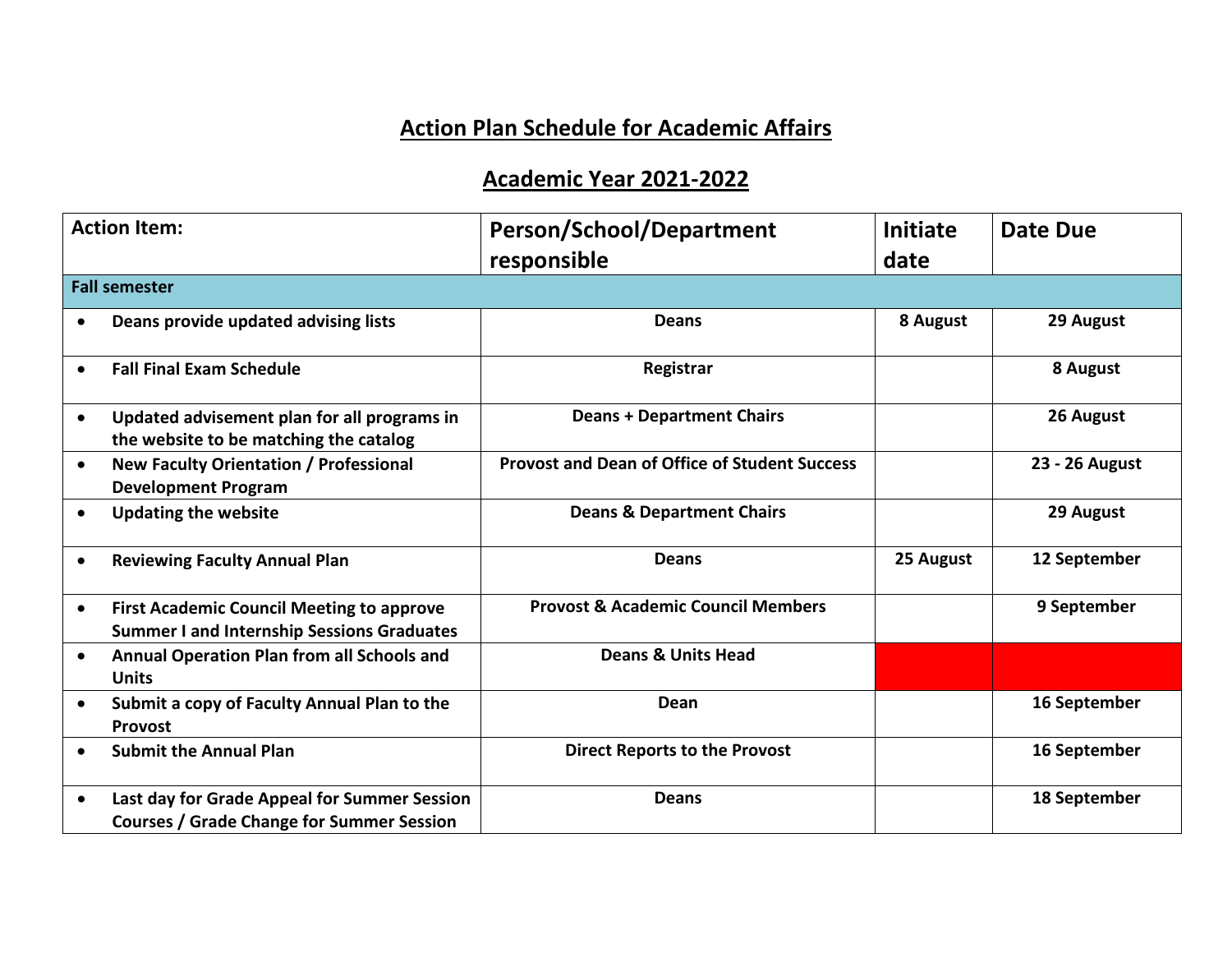| <b>Courses</b>                                                                      |                                               |                 |              |
|-------------------------------------------------------------------------------------|-----------------------------------------------|-----------------|--------------|
| New Faculty members search process for<br>$\bullet$<br><b>Spring</b>                | <b>Deans</b>                                  | 12<br>September | 31 October   |
| <b>First Provost's Council Meeting</b><br>$\bullet$                                 | <b>Provost's Council Members</b>              |                 | 29 September |
| Hiring Process for the next Academic Year<br>$\bullet$                              | <b>Deans and Provost</b>                      | 26<br>September | 16 December  |
| <b>Faculty Contract Renewal Notification</b><br>$\bullet$                           | <b>Provost</b>                                |                 | 23 September |
| <b>Census Date for Fall</b>                                                         |                                               |                 | 23 September |
| Deans approve Faculty Credentials in IDAP<br>$\bullet$                              | <b>Deans</b>                                  |                 | 26 September |
| Deans submit faculty teaching load report for<br>$\bullet$<br>Fall                  | <b>Deans</b>                                  |                 | 28 September |
| Tea with the Provost I<br>$\bullet$                                                 | <b>Provost's Office</b>                       |                 | 30 September |
| Last day to submit Promotion Application<br>$\bullet$<br>from Fall for first review | <b>Dean</b>                                   |                 | 2 October    |
| <b>Provost approves Faculty Credentials in IDAP</b><br>$\bullet$                    | <b>Provost</b>                                |                 | 3 October    |
| <b>Second Academic Council Meeting</b><br>$\bullet$                                 | <b>Provost &amp; Academic Council Members</b> |                 | 13 October   |
| <b>Spring Course Schedule</b><br>$\bullet$                                          | <b>Provost &amp; Deans</b>                    | 3 October       | 17 October   |
| <b>Department Chairs' Retreat</b><br>$\bullet$                                      | <b>Provost</b>                                |                 | 20 October   |
| <b>Second Provost's Council Meeting</b>                                             | <b>Provost's Council Members</b>              |                 | 27 October   |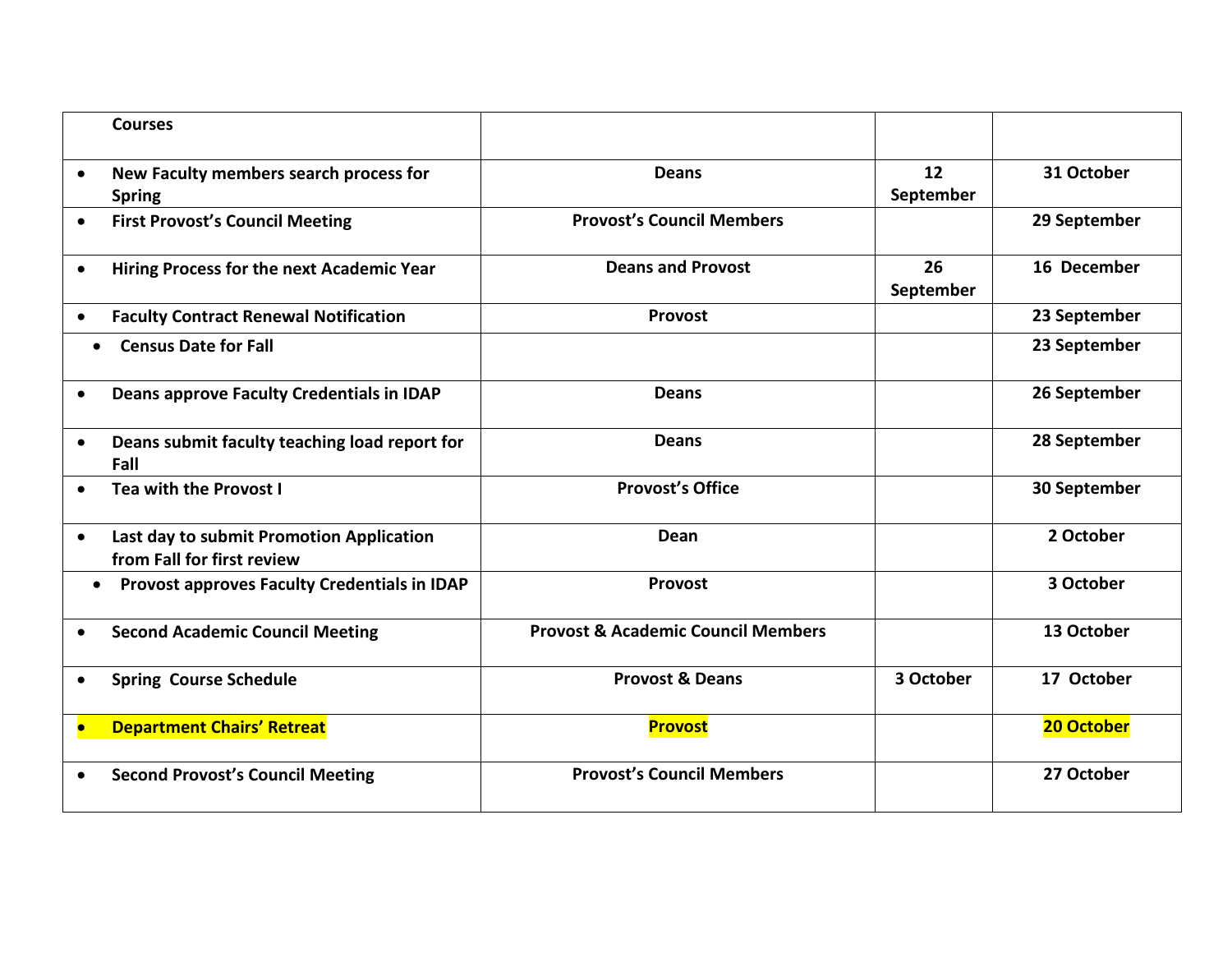|           | <b>Advisement Begins For Spring 2022</b>                                                                             | <b>Department Chairs &amp; Deans</b>                            | 31 October            |                    |  |
|-----------|----------------------------------------------------------------------------------------------------------------------|-----------------------------------------------------------------|-----------------------|--------------------|--|
| $\bullet$ | <b>Early Registration For Spring 2022 Semester</b><br>begins                                                         | Registrar                                                       | <b>7 November</b>     |                    |  |
| $\bullet$ | <b>Third Academic Council Meeting</b>                                                                                | <b>Provost &amp; Academic Council Members</b>                   |                       | 10 November        |  |
| $\bullet$ | <b>Book orders for Spring</b>                                                                                        | <b>Deans &amp; Department Chairs</b>                            |                       | 14 November        |  |
| $\bullet$ | Tea with the Provost II                                                                                              | <b>Provost's Office</b>                                         |                       | <b>18 November</b> |  |
| $\bullet$ | Registrar submits list of expected graduates<br>for Fall 2021 to the Deans                                           | <b>Registrar &amp; Deans</b>                                    |                       | <b>18 November</b> |  |
| $\bullet$ | <b>Deans submit Sabbatical Leave</b><br>recommendations to the Provost                                               | <b>Deans</b>                                                    | 28<br><b>November</b> |                    |  |
| $\bullet$ | <b>Third Provost's Council Meeting</b>                                                                               | <b>Provost's Council Members</b>                                |                       | 24 November        |  |
| $\bullet$ | <b>Fourth Academic Council Meeting</b>                                                                               | <b>Provost &amp; Academic Council Members</b>                   |                       | <b>15 December</b> |  |
| $\bullet$ | <b>Provost submits Sabbatical Leave</b><br>recommendations to the President                                          | Provost                                                         | 15<br><b>December</b> |                    |  |
| $\bullet$ | Last day to take a decision on Incomplete<br>Grade before becoming F, from both Summer<br><b>Sessions and Spring</b> | Deans & Assistant Provost - Office of Student<br><b>Success</b> |                       | 20 December        |  |
| $\bullet$ | Registrar confirms list of graduates for Fall<br>after the announcement of final grades                              | <b>Registrar &amp; Deans &amp; Provost</b>                      |                       | <b>30 December</b> |  |
| $\bullet$ | Deans send final graduates' lists to the<br><b>Provost's office</b>                                                  | <b>Deans &amp; Provost</b>                                      |                       | 9 January          |  |
|           | <b>Spring semester</b>                                                                                               |                                                                 |                       |                    |  |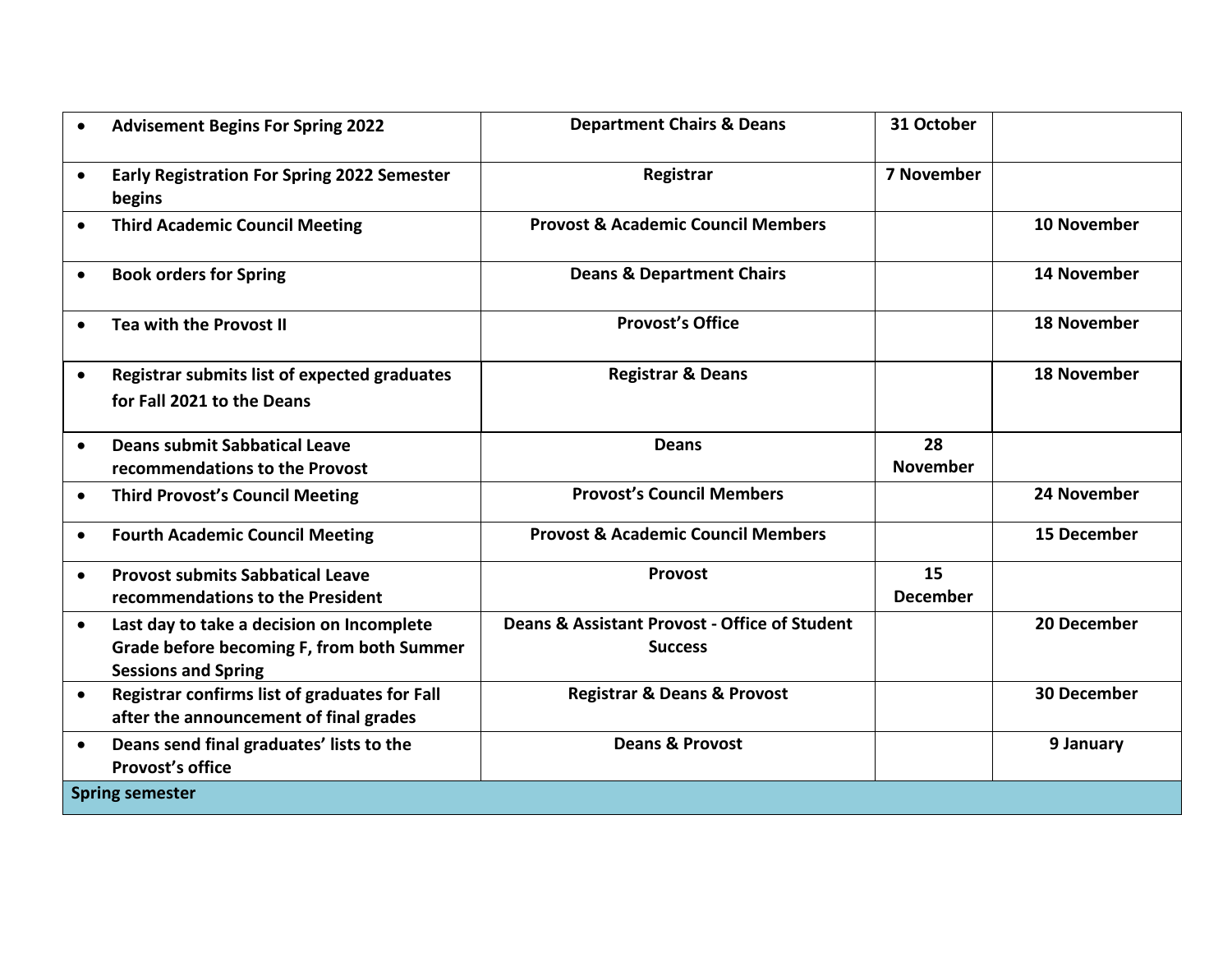| $\bullet$ | <b>Faculty Professional Development Workshops</b>                                   | <b>Provost and Dean of Office of Student Success</b> |           | 3-7 January       |
|-----------|-------------------------------------------------------------------------------------|------------------------------------------------------|-----------|-------------------|
| $\bullet$ | <b>Spring Final Exam Schedule</b>                                                   | Registrar                                            |           | <b>10 January</b> |
| $\bullet$ | Fifth Academic Council (to approve List of<br><b>Graduates for Fall 2021)</b>       | <b>Provost &amp; Academic Council Members</b>        |           | 12 January        |
| $\bullet$ | <b>Updating the website</b>                                                         | <b>Deans &amp; Department Chairs</b>                 |           | 13 January        |
| $\bullet$ | Provost submits confirmed list of graduates<br>for Fall 2021 to the President       | Provost                                              |           | 13 January        |
| $\bullet$ | Deans provide updated advising lists                                                | <b>Deans</b>                                         | 2 January | 13 January        |
| $\bullet$ | Registrar sends the Dean's List for Fall                                            | Registrar                                            |           | 17 January        |
| $\bullet$ | The Registrar sends the President's list for Fall                                   | Registrar                                            |           | 17 January        |
| $\bullet$ | <b>Reviewing Faculty Annual Plan</b>                                                | <b>Deans</b>                                         | 9 January | 17 January        |
| $\bullet$ | Submit a copy of Faculty Annual Plan to the<br>Provost                              | Dean                                                 |           | 17 January        |
| $\bullet$ | <b>Submit the Annual Plan</b>                                                       | <b>Direct Reports to the Provost</b>                 |           | 17 January        |
| $\bullet$ | Registrar prepares and submits diplomas for<br><b>Fall graduates to the Provost</b> | <b>Registrar &amp; Provost</b>                       |           | 25 January        |
| $\bullet$ | <b>Fourth Provost's Council Meeting</b>                                             | <b>Provost's Council Members</b>                     |           | 26 January        |
| $\bullet$ | Deans approve Faculty Credentials in IDAP                                           | <b>Deans</b>                                         |           | 31 January        |
| $\bullet$ | Tea with the Provost III                                                            | <b>Provost's Office</b>                              |           | 3 February        |
|           | Last day for Grade Appeal for Fall / Grade<br><b>Change for Fall</b>                | <b>Deans</b>                                         |           | <b>7 February</b> |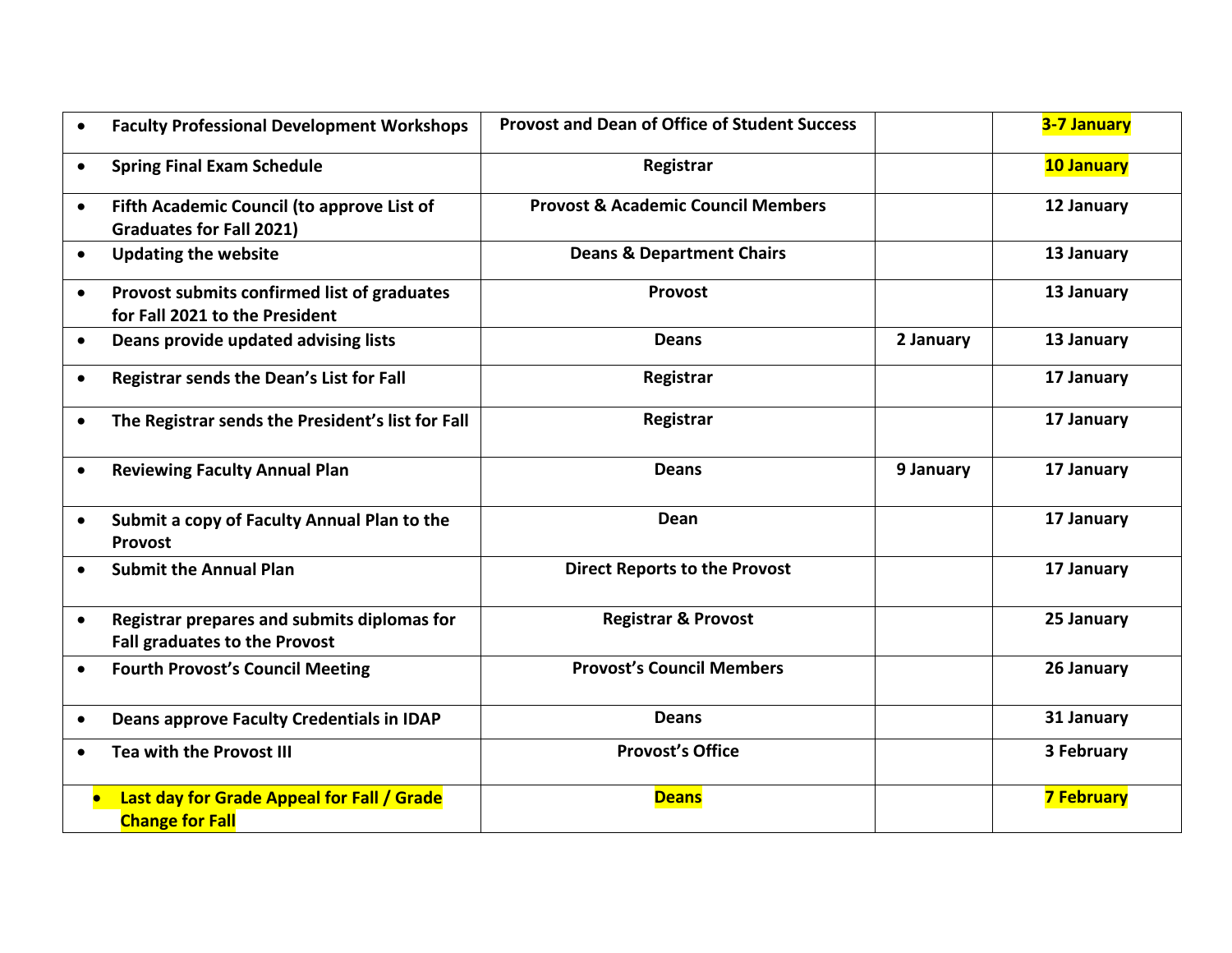| Provost approves Faculty Credentials in IDAP<br>$\bullet$                             | Provost                                        |             | 7 February         |
|---------------------------------------------------------------------------------------|------------------------------------------------|-------------|--------------------|
| <b>Fifth Provost's Council Meeting</b><br>$\bullet$                                   | <b>Provost's Council Members</b>               |             | 9 February         |
| <b>Census Date for Spring</b><br>$\bullet$                                            |                                                |             | 11 February        |
| Last day to submit Promotion Application<br>$\bullet$<br>from Spring for first review | Dean                                           |             | 12 February        |
| Last day to submit Promotion Application<br>$\bullet$<br>from Fall to the Provost     | Dean                                           |             | 15 February        |
| Deans submit faculty teaching load report for<br>$\bullet$<br><b>Spring</b>           | <b>Deans</b>                                   |             | <b>16 February</b> |
| Revise/update Academic Calendar for next<br>$\bullet$<br>year                         | <b>Provost &amp; Calendar Committee</b>        | 20 February | 14 March           |
| <b>Sixth Academic Council Meeting</b><br>$\bullet$                                    | <b>Provost &amp; Academic Council Members</b>  |             | 23 February        |
| <b>Department Chairs' Retreat II</b><br>$\bullet$                                     | <b>Provost</b>                                 |             | 24 February        |
| <b>Fall Schedule</b><br>$\bullet$                                                     | <b>Provost &amp; Deans</b>                     |             | 7 March            |
| <b>Seventh Academic Council Meeting</b><br>$\bullet$                                  | <b>Provost &amp; Academic Council Members</b>  |             | 9 March            |
| <b>Summer Session Schedule</b><br>$\bullet$                                           | <b>Provost &amp; Deans</b>                     |             | 14 March           |
| <b>Book orders for Summer Sessions</b><br>$\bullet$                                   | <b>Deans &amp; Department Chairs</b>           |             | 21 March           |
| <b>Sixth Provost's Council Meeting</b><br>$\bullet$                                   | <b>Provost &amp; Provost's Council Members</b> |             | 23 March           |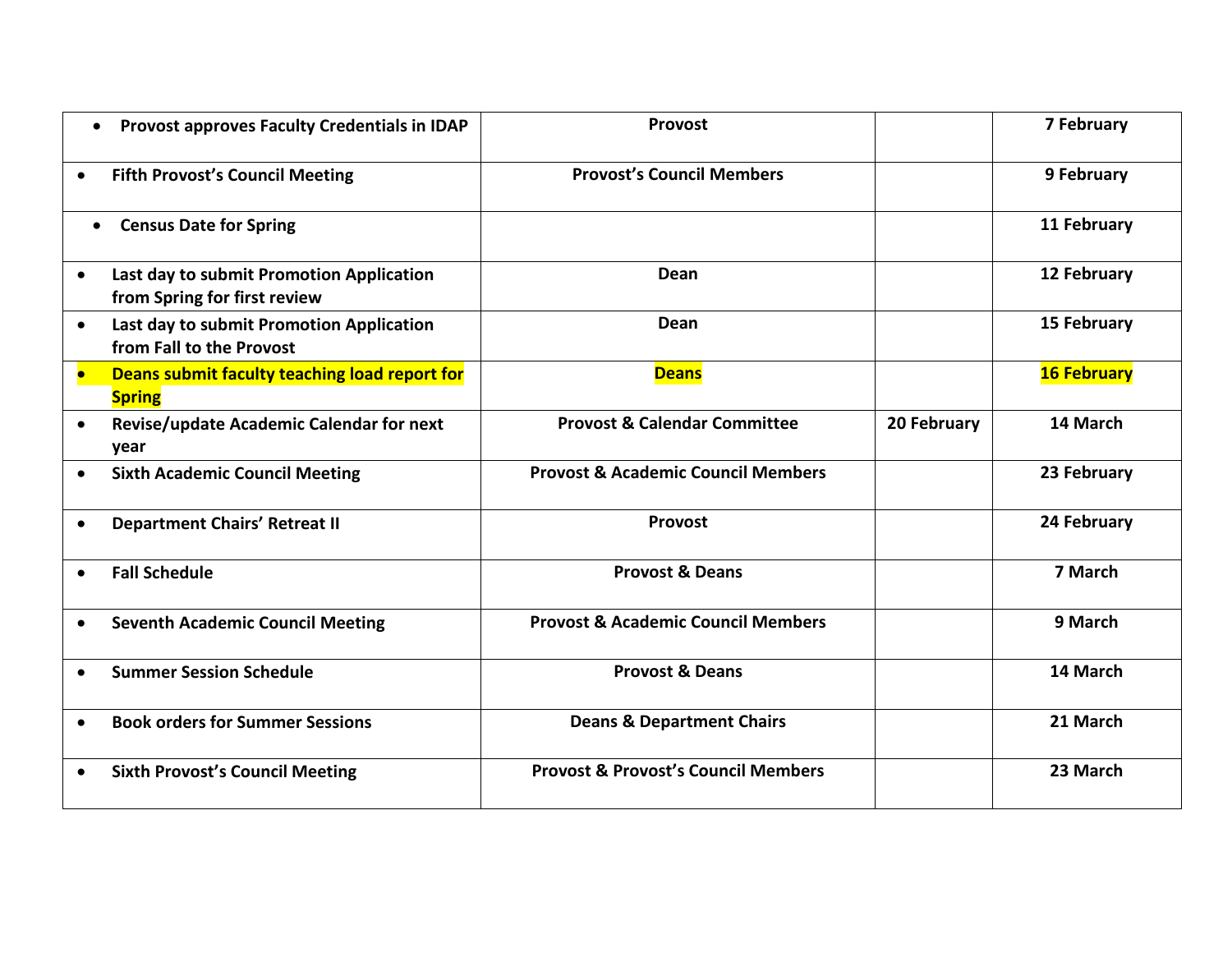|           | <b>Create Budget</b>                                                                        | <b>Provost &amp; Deans</b>                    | 24 March        | 18 April   |
|-----------|---------------------------------------------------------------------------------------------|-----------------------------------------------|-----------------|------------|
| $\bullet$ | <b>President's Award Announcement</b>                                                       | Provost                                       |                 | <b>TBA</b> |
| $\bullet$ | Registrar submits list of expected graduates<br>for Spring to the Deans                     | <b>Registrar &amp; Deans</b>                  |                 | 11 April   |
| o         | <b>Fall Advisement Begins</b>                                                               | <b>Department Chairs</b>                      | <b>18 April</b> |            |
|           | <b>Early Registration For Fall Semester begins</b>                                          | Registrar                                     | 25 April        |            |
| $\bullet$ | <b>Eighth Academic Council Meeting</b>                                                      | <b>Provost &amp; Academic Council Members</b> |                 | 20 April   |
| $\bullet$ | Tea with the Provost IV                                                                     | Provost                                       |                 | 28 April   |
| $\bullet$ | <b>Book orders for Fall 2022</b>                                                            | <b>Deans &amp; Department Chairs</b>          |                 | 2 May      |
| $\bullet$ | <b>Academic Honors Convocation &amp; Student</b><br><b>Recognition Awards Ceremony</b>      | Dean, Student Affairs & Provost               |                 | <b>TBA</b> |
| $\bullet$ | Hiring process for adjunct Faculty for Summer<br><b>Session</b>                             | <b>Provost and Deans</b>                      |                 | 2 May      |
| $\bullet$ | <b>Seventh Provost's Council Meeting</b>                                                    | <b>Provost's Council Members</b>              |                 | 11 May     |
| $\bullet$ | Submit Manuals and Handbook (first draft) to<br>the Provost                                 | <b>Relevant Units</b>                         |                 | 23 May     |
| $\bullet$ | <b>Ninth Academic Council Meeting</b>                                                       | <b>Provost &amp; Academic Council Members</b> |                 | 25 May     |
| $\bullet$ | <b>Catalog information to Associate Provost -</b><br><b>Office of Enrollment Management</b> | <b>Deans</b>                                  |                 | 30 May     |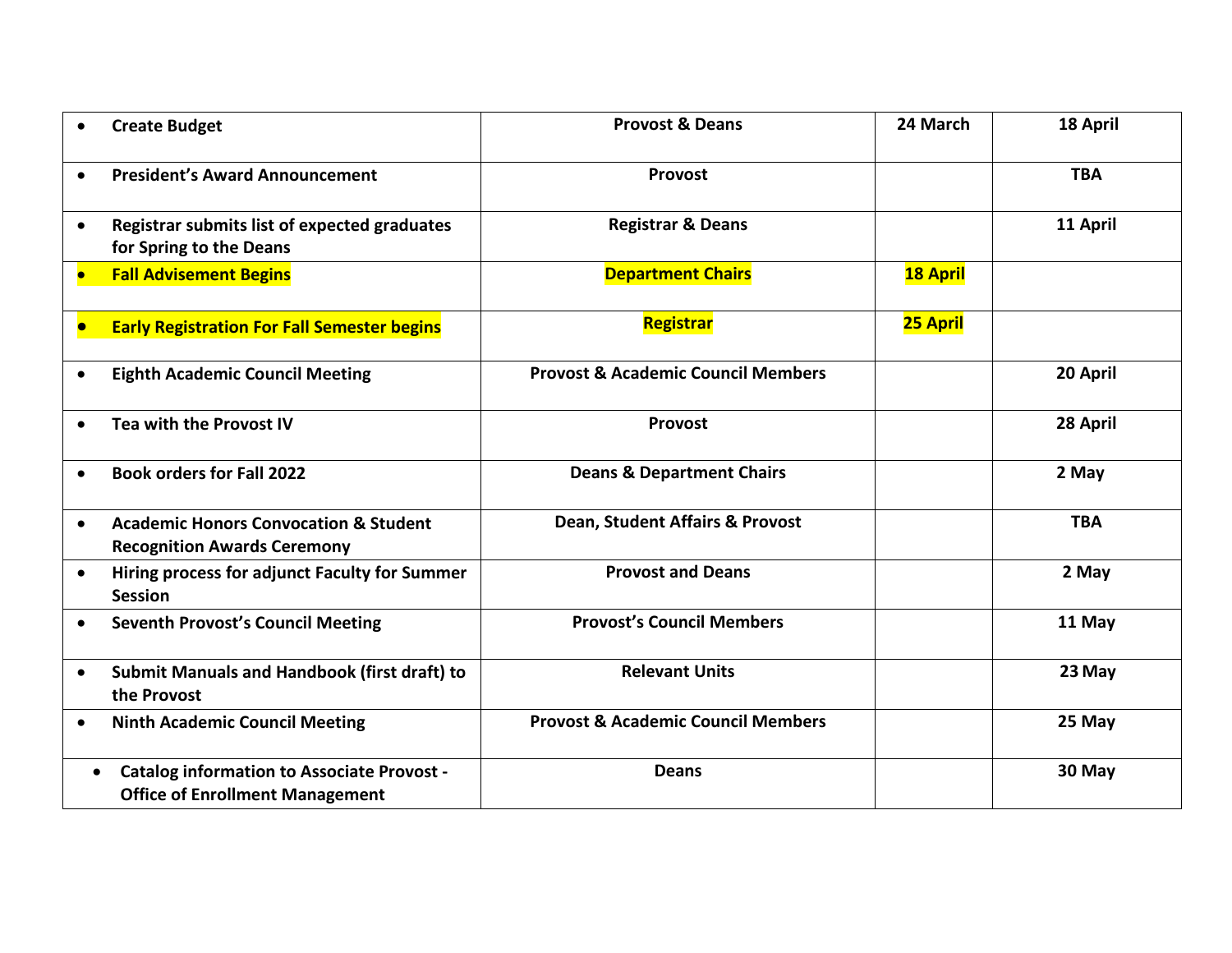| $\bullet$ | Last day to take a decision on Incomplete              | <b>Deans &amp; Assistant Provost - Office of Student</b> |       | 1 June  |
|-----------|--------------------------------------------------------|----------------------------------------------------------|-------|---------|
|           | <b>Grade before becoming F, from Fall semester</b>     | <b>Success</b>                                           |       |         |
| $\bullet$ | All committees reporting to the Provost                | <b>Committee Chairs</b>                                  |       | 6 June  |
|           | submit a final report                                  |                                                          |       |         |
| $\bullet$ | <b>Registrar confirms list of graduates for Spring</b> | <b>Registrar &amp; Deans &amp; Provost</b>               |       | 6 June  |
|           | after Grades announcement                              |                                                          |       |         |
| $\bullet$ | <b>Final Exam Schedules for Summer Sessions</b>        | <b>Registrar</b>                                         |       | 6 June  |
|           |                                                        |                                                          |       |         |
| $\bullet$ | <b>Eighth Provost's Council Meeting</b>                | <b>Provost's Council Members</b>                         |       | 8 June  |
|           |                                                        |                                                          |       |         |
| $\bullet$ | Last day to submit Promotion Application               | Dean                                                     |       | 15 June |
|           | from Spring to the Provost                             |                                                          |       |         |
|           | Selection of Associate Dean (ALL SCHOOLS,              | <b>Deans</b>                                             | 1 May | 30 June |
|           | based on the new procedure)                            |                                                          |       |         |
| $\bullet$ | <b>Selection of Department Chairs and Program</b>      | <b>Deans</b>                                             | 1 May | 30 June |
|           | <b>Coordinators (ONLY IN CASES IN WHICH</b>            |                                                          |       |         |
|           | <b>CHAIRS AND COORDINATORS SELECTED LAST</b>           |                                                          |       |         |
|           | YEAR ARE NOT CONTINUING IN THEIR ROLES)                |                                                          |       |         |
| $\bullet$ | Deans send final graduates' lists to the               | <b>Deans &amp; Provost</b>                               |       | 10 June |
|           | <b>Provost's office</b>                                |                                                          |       |         |
| $\bullet$ | <b>Tenth Academic Council Meeting (to approve</b>      | <b>Provost &amp; Academic Council Members</b>            |       | 15 June |
|           | List of Graduates for Spring 2022)                     |                                                          |       |         |
| $\bullet$ | <b>Provost sends the confirmed list of Graduates</b>   | Provost                                                  |       | 16 June |
|           | for Spring 2021 to the President & Deans               |                                                          |       |         |
| $\bullet$ | <b>Submit School / Unit Annual Report</b>              | Direct report to the Provost                             |       | 16 June |
|           | <b>Registrar sends Dean's List for Spring</b>          | <b>Registrar</b>                                         |       | 20 June |
|           |                                                        |                                                          |       |         |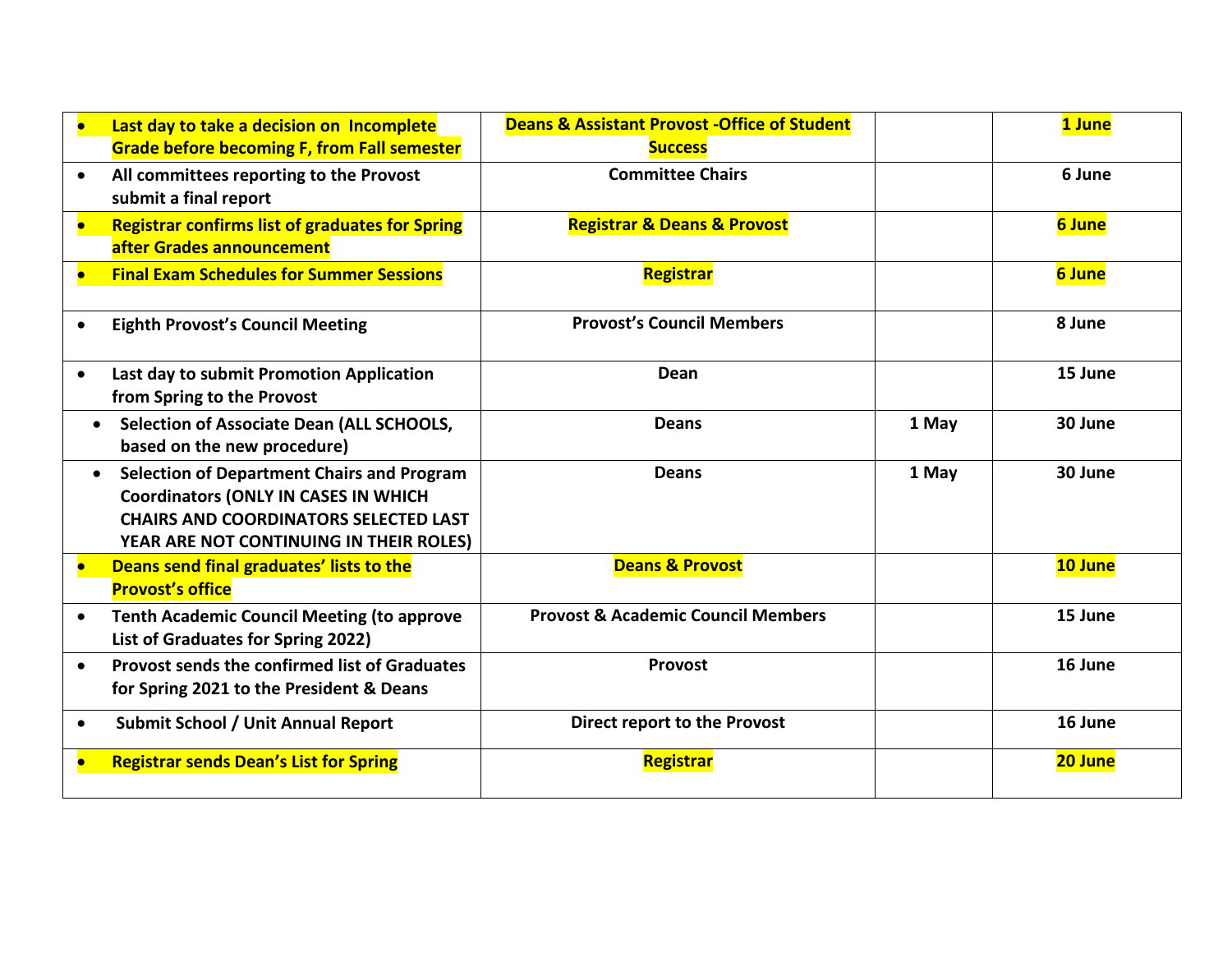| <b>Registrar sends President's List for Spring</b>                                                       | <b>Registrar</b>                  | 20 June  |
|----------------------------------------------------------------------------------------------------------|-----------------------------------|----------|
| <b>Census Date for Summer I 2022</b>                                                                     |                                   | 22 June  |
| <b>Registrar prepares and submits Diplomas for</b><br>$\bullet$<br>the Spring graduates to the Provost   | <b>Registrar &amp; Provost</b>    | 24 June  |
| Last day for Grade Appeal for Spring / Grade<br><b>Change for Spring</b>                                 | <b>Deans</b>                      | 27 June  |
| <b>Registrar submits list of expected graduates</b><br>$\bullet$<br>for Summer I to the Deans            | <b>Registrar's Office</b>         | 27 June  |
| <b>Faculty Evaluation &amp; Recommendations to the</b><br>$\bullet$<br>Provost                           | <b>Deans</b>                      | 11 July  |
| <b>Provost submits Academic Affairs and</b><br><b>Student Success Annual Report to the</b><br>President  | Provost                           | 14 July  |
| Deans submit teaching load report for<br>$\bullet$<br><b>Summer I</b>                                    | <b>Deans</b>                      | 20 July  |
| Provost sends suggestions for modifications to<br>$\bullet$<br><b>Manuals and Handbook</b>               | Provost                           | 21 July  |
| <b>Registrar submits list of expected graduates</b><br>$\bullet$<br>for Internship Sessions to the Deans | <b>Registrar's Office</b>         | 22 July  |
| <b>Census Date for Internship Session 2022</b>                                                           |                                   | 24 June  |
| Manual and Handbook owners will send the<br>$\bullet$<br>final version to the Provost                    | <b>Manual and Handbook owners</b> | 29 July  |
| Deans submit teaching load report for<br>$\bullet$<br><b>Internship Session</b>                          | <b>Deans</b>                      | 2 August |
| Provost sends final approved version of all<br>$\bullet$<br>Manuals and handbooks he is supervising to   | Provost                           | 8 August |